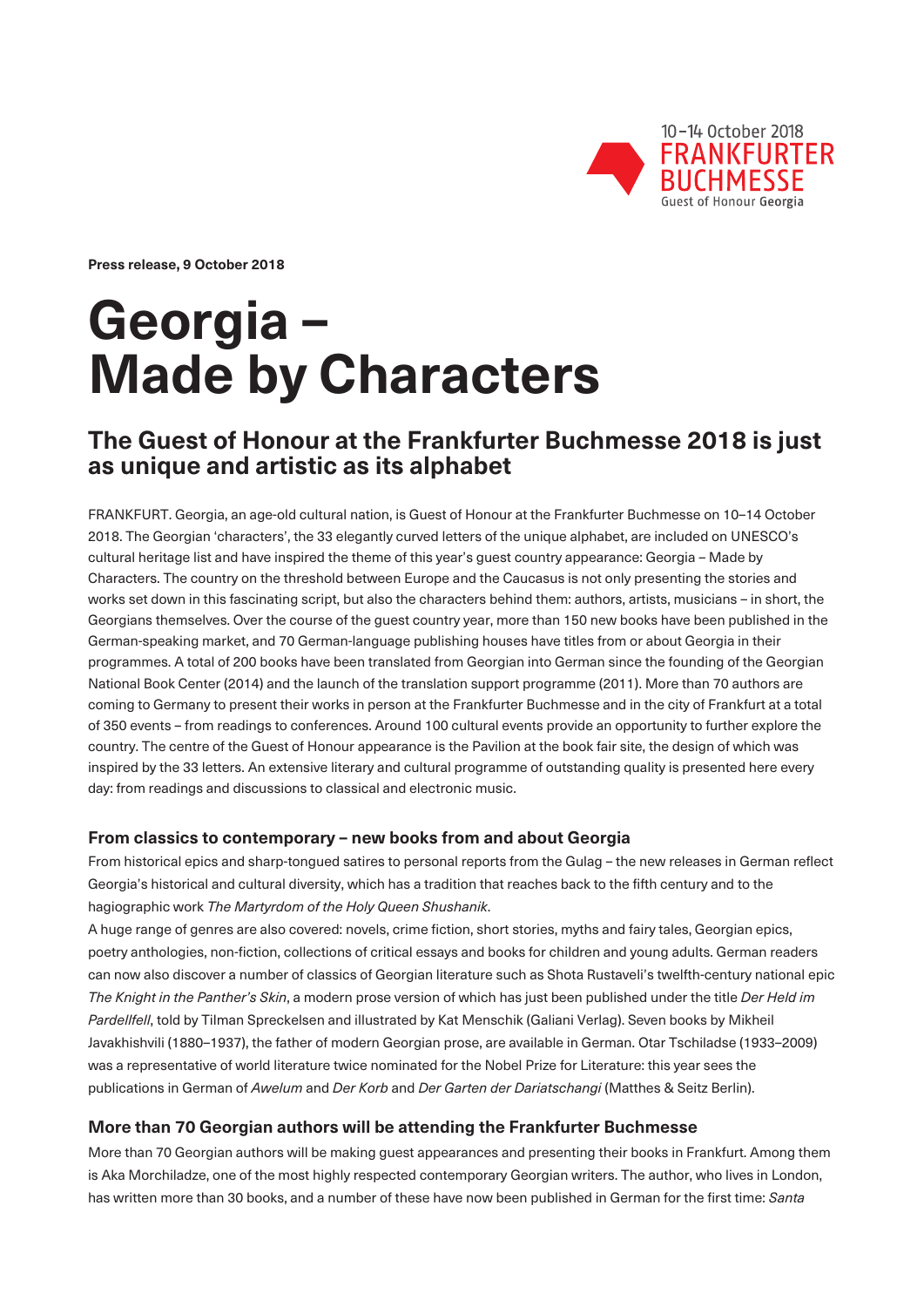

*Esperanza* and *Obolé* (both with Mitteldeutscher Verlag), and *Reise nach Karabach* and *Der Filmvorführer* (both with Weidle Verlag). He and Nino Haratischwili, who is probably the best-known Georgian author in Germany, will speak at the opening ceremony of the Frankfurter Buchmesse. The Hamburg-based author presents her new book *Die Katze und der General* (Frankfurter Verlagsanstalt). Other active and engaged Georgian women writers will also be making appearances, among them Naira Gelashvili, a writer who is loved for her unconventional prose and who delivered a passionate plea for the power of imagination in her 1982 book *Ich fahre nach Madrid* (Verbrecher Verlag), which was published in Georgia under difficult circumstances. Tamta Melashvili, an activist in the feminist movement, will be presenting her latest work *Marines Engel* (Wieser Verlag), in which she seeks to understand through literature the origins of injustice, inequality and oppression. Ana Kordzaia-Samadashvili's novel *Wer hat die Tschaika getötet?* (Verlag Hans Schiler) is a plea for tolerance, while Nana Ekvtimishvili gives the rebellious women and girls of Georgian society a voice and a face in her book *Das Birnenfeld* (Suhrkamp Verlag).

In *Heiliges Dunkel – Die letzten Tage des Gulag* (Mitteldeutscher Verlag), Levan Berdzenishvili, former Director of the Georgian National Library, opens up a dark chapter in the country's history with a reportage on his time as a political prisoner. With his classic novel *Das erste Gewand* (Carl Hanser Verlag), Guram Dochanashvili created a fable about tyranny and longing – a virtuosic literary masterpiece. Archil Kikodze captures the Georgian zeitgeist perfectly in his latest novel *Südelefant* (Ullstein Verlag). And, finally, Lasha Bugadze, who is always at the centre of public interest thanks to the sharp satirical edge with which he dissects social and political subjects, presents his new book *Der erste Russe*  (Frankfurter Verlagsanstalt) in Frankfurt. Poetry, a very popular genre in Georgia, is also well represented, with some of the country's best-known poets – such as Besik Kharanauli – making appearances in Frankfurt.

You can find a list of new publications at www.georgia-characters.com/Translations.aspx

#### **Surrounded by the 33 letters: The Guest of Honour Pavilion at the Frankfurter Buchmesse**

The Guest of Honour Pavilion (Forum/Level 1) is the main place where you can experience the diversity of Georgian literature and culture. The letters of the Georgian alphabet, which was added to UNESCO's intangible cultural heritage list in 2016, play a prominent role in the space designed by the George Bokhua Studio and Multiverse Architecture in Tbilisi. Not only are the new Georgian publications presented in the environment inspired by the 33 characters – 33 doors will also open here, 33 songs will sound out, 33 boats will sail and 33 loaves of bread will be baked. The Pavilion is the stage for an extensive programme of readings and live music. Each day of the book fair comes to an end with the Happy Hour at 5 p.m., which includes anything from the techno sounds of the resident DJ from Tbilisi's famous Bassiani nightclub or a performance by the Georgian National Ballet Sukhishvili. Georgian wine and typical Georgian delicacies will really whet the appetite of visitors. And the quest country programme will come to a close in a grand finale – the traditional Handover Ceremony with Georgian author Zurab Karumidze and Norwegian writer Åsne Seierstad (14 Oct, 3.30 p.m.).

Visitors can also encounter Georgian authors, artists and creatives in events and readings around the rest of the book fair site, for example, at Georgia's National Stand (Hall 5.0, B100), at the Literature for Children and Young Adults Stand (Hall 3.0, F152) at THE ARTS+ (Hall 4.1, N67, N71 etc), on the Agora, and in the Gourmet Gallery (Hall 3.1, L140, L146). "Science – Made by Characters" and the Georgia's Innovation and Technology Agency will present themselves (Hall 4.2, E93, B85). There is also a whole host of lectures and readings in other places, such as during the city's reading festival OPEN BOOKS, and at BOOKFEST, the festival of the Frankfurter Buchmesse.